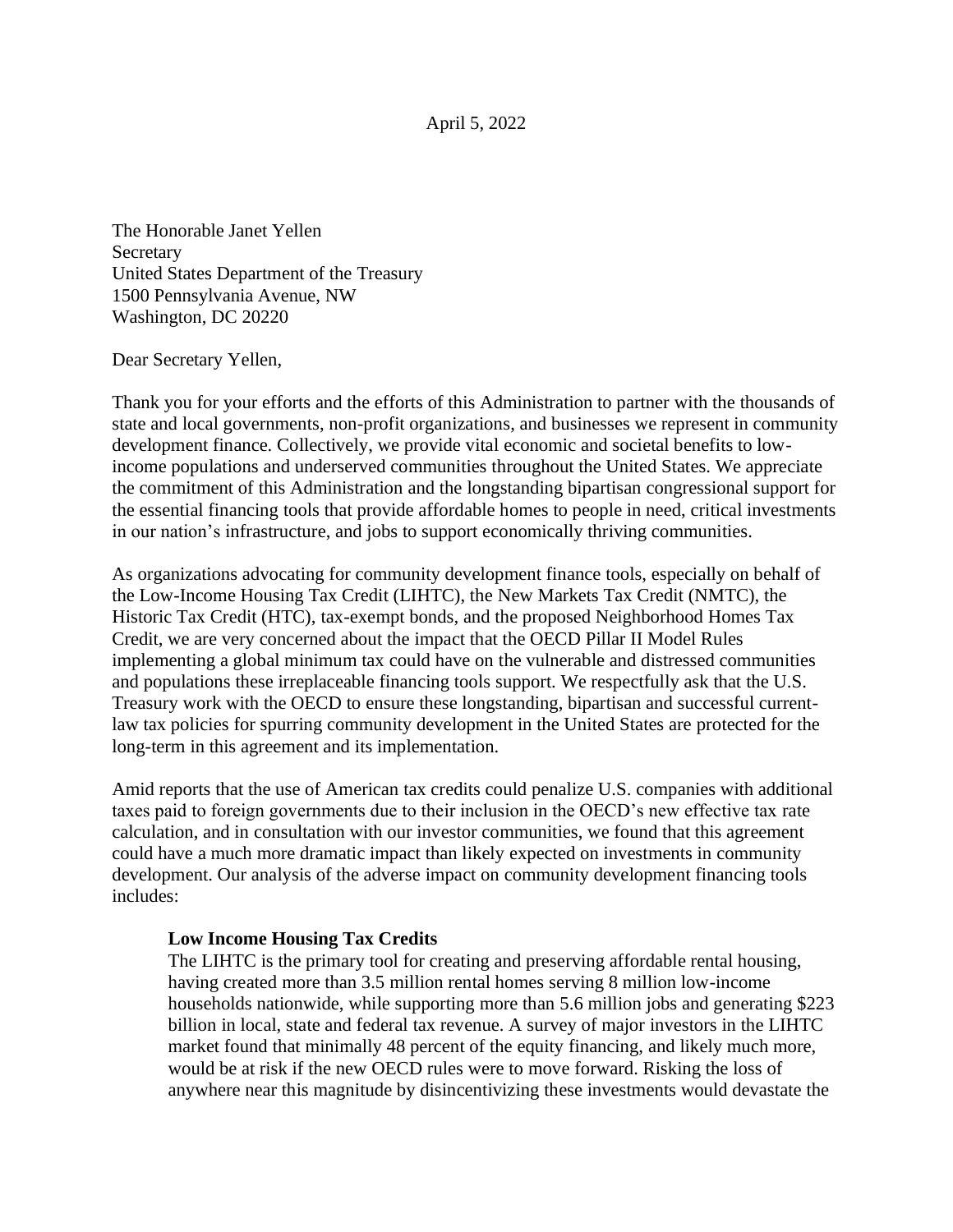impact of the LIHTC, which is responsible for virtually all the affordable rental housing built or preserved in America since its inception more than 36 years ago. It is very likely that such a disincentive will extend to other development finance tools. For example, many LIHTC investors are also investors in NMTC and HTC, and many LIHTC deals rely on tax-exempt private activity bonds to raise the capital needed to complete projects. Such an outcome would undermine key elements of the Treasury Department's 2022- 2026 strategic plan, which seeks to promote "Economically Resilient Communities" (Objective 1.3) and a "Resilient Housing Market" (Objective 1.4).

## **New Markets Tax Credits**

Since it was established in 2000, the NMTC has leveraged \$8 private dollars for every \$1 of federal investment, delivered more than \$110 billion in total project financing to more than 9,500 businesses, community facilities, and other community development projects in distressed communities. NMTC financing has led to the creation of more than 1 million jobs in some of the poorest communities in America. As most NMTC investors are also LIHTC investors, we believe that several NMTC investors would elect not to invest in these credits should the OECD rules go into effect, having serious negative consequences on hundreds of pipeline projects and thousands of jobs located in the poorest rural and urban communities in America.

## **Historic Tax Credits**

The HTC has leveraged \$181 billion in private investment over the life of the federal government's largest preservation program. It has rehabilitated more than 46,000 buildings across the country. The HTC is the federal government's most significant investment in preservation and has a proven track record of success. The credit has created more than 3,000,000 jobs and nearly three quarters of all projects were in predominantly low-income census tracts. Like other credits, HTC transactions stand to lose significant investors should these rules go forward.

## **Tax-Exempt Bonds**

Tax-exempt bonds are a federally authorized development finance tool that helps stimulate public and private investment in job creation, business and industry expansion, economic and physical redevelopment, transportation and infrastructure, health care and higher education, and agricultural and renewable energy production. Over \$485 billion of tax-exempt bonds were issued in 2021, representing a \$4 trillion industry. Approximately 75% of investments in infrastructure are accomplished with tax-exempt bonds.

The delivery of low-cost capital remains the primary strength of tax-exempt bonds, but today, job creation is one of the most critical elements in the use of this important tool for economic development purposes. State and local governments have established thousands of issuing authorities to directly work with manufacturers, nonprofit hospitals, schools, renewable energy facilities, and many others on projects that expand production, development, revenue opportunities, markets, and employment. Without investors buying tax-exempt bonds because of OECD rules, state and local governments would have to rely on taxable bonds, which ultimately drives up the costs of government for everyone. Forced to make tough decisions on high interest borrowing, governments will be required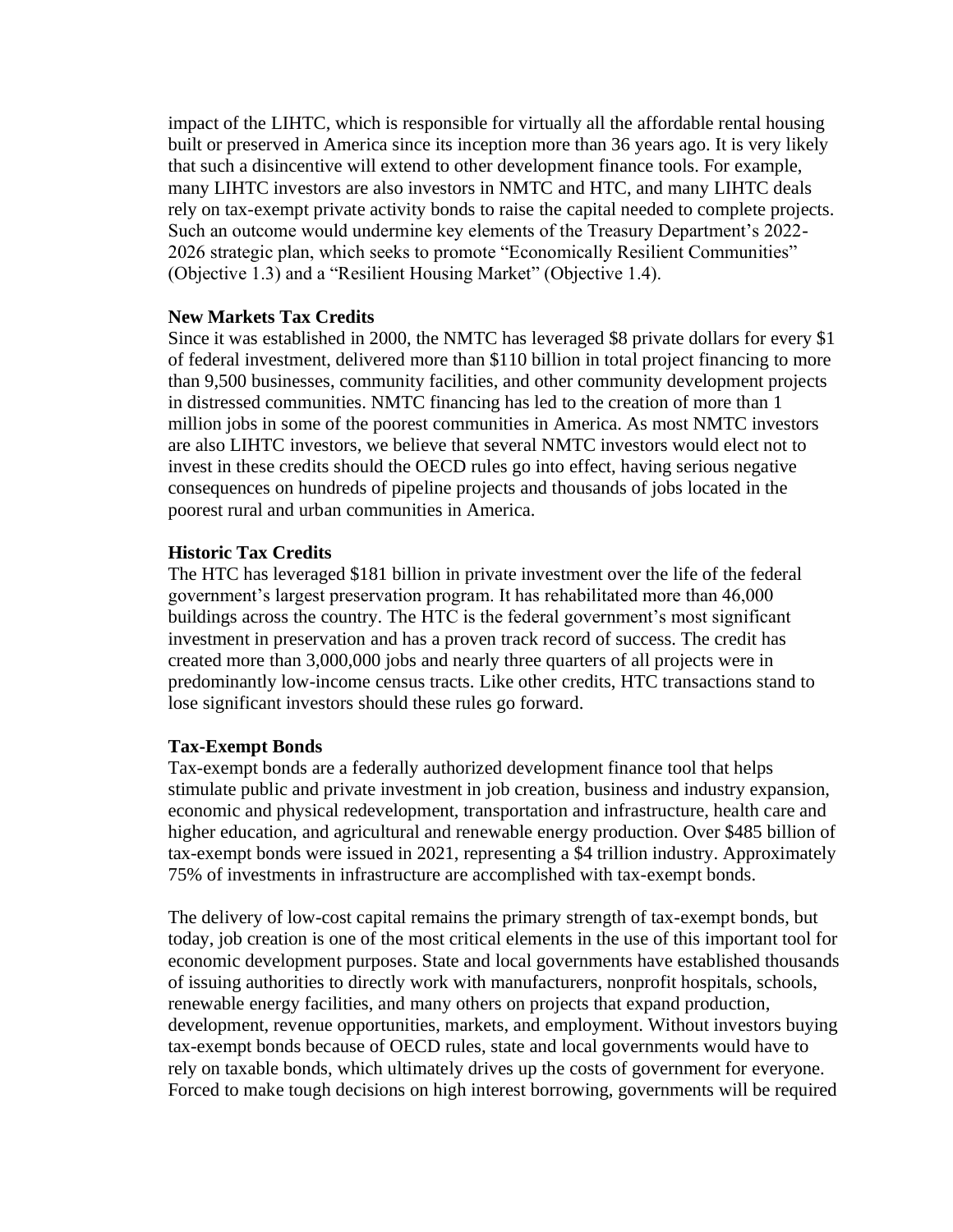to raise taxes, fees, and other costs to citizens, thus significantly slowing economic growth – particularly detrimental in light of the current economic struggles in our country.

Congress has repeatedly, over many years, reinforced its support for these financing tools and excluded them from the calculation of a minimum tax – whether the economic substance doctrine, the corporate alternative minimum tax, or the proposed Base Erosion and Anti-Abuse (BEAT) tax clarifications and 15% domestic minimum tax on book earnings in Build Back Better. Similarly, Congress provided protection under the Volcker Rule for banks' "public welfare investments", such as LIHTC and NMTC, as well as HTC investments. Further, in the Basel III International Regulatory Framework Risk-Based Capital Rule, special recognition was given to "community development equity exposures" which resulted in protecting public welfare investments.

Reversing that history now would have disastrous effects on these catalytic financing mechanisms beginning immediately, as major investors in these projects could be forced to significantly alter their investments past, present, and future regardless of the Pillar II implementation timeline. At a time when costs are rising and low-income families and communities are being hit the hardest, we cannot afford to lose these critical tools.

With the understanding that this is a complex multinational process, we appreciate the Administration acknowledging this major issue in the FY2023 budget request and demonstrating the desire to work to protect these financing tools. That said, recognizing the enormity of the problem, we respectfully ask that you work with the OECD now to prevent an unintended and unprecedented consequence that would alter the landscape of U.S. tax incentives. We stand ready to work with you in any way to ensure the continued success of these vital programs.

Sincerely,

- 1. A Call To Invest In Our Neighborhoods (ACTION) Campaign
- 2. Affordable Housing Developers Council
- 3. Affordable Housing Investors Council
- 4. Affordable Housing Tax Credit Coalition
- 5. African American Alliance of CDFI CEOs
- 6. Bond Dealers of America
- 7. CDFI Coalition
- 8. Council for Affordable and Rural Housing
- 9. Council of Development Finance Agencies
- 10. Council of Large Public Housing Authorities
- 11. Historic Tax Credit Coalition
- 12. Housing Advisory Group
- 13. Housing Partnership Network
- 14. National Apartment Association
- 15. National Association of Affordable Housing Lenders
- 16. National Association of Home Builders
- 17. National Association of Housing and Redevelopment Officials